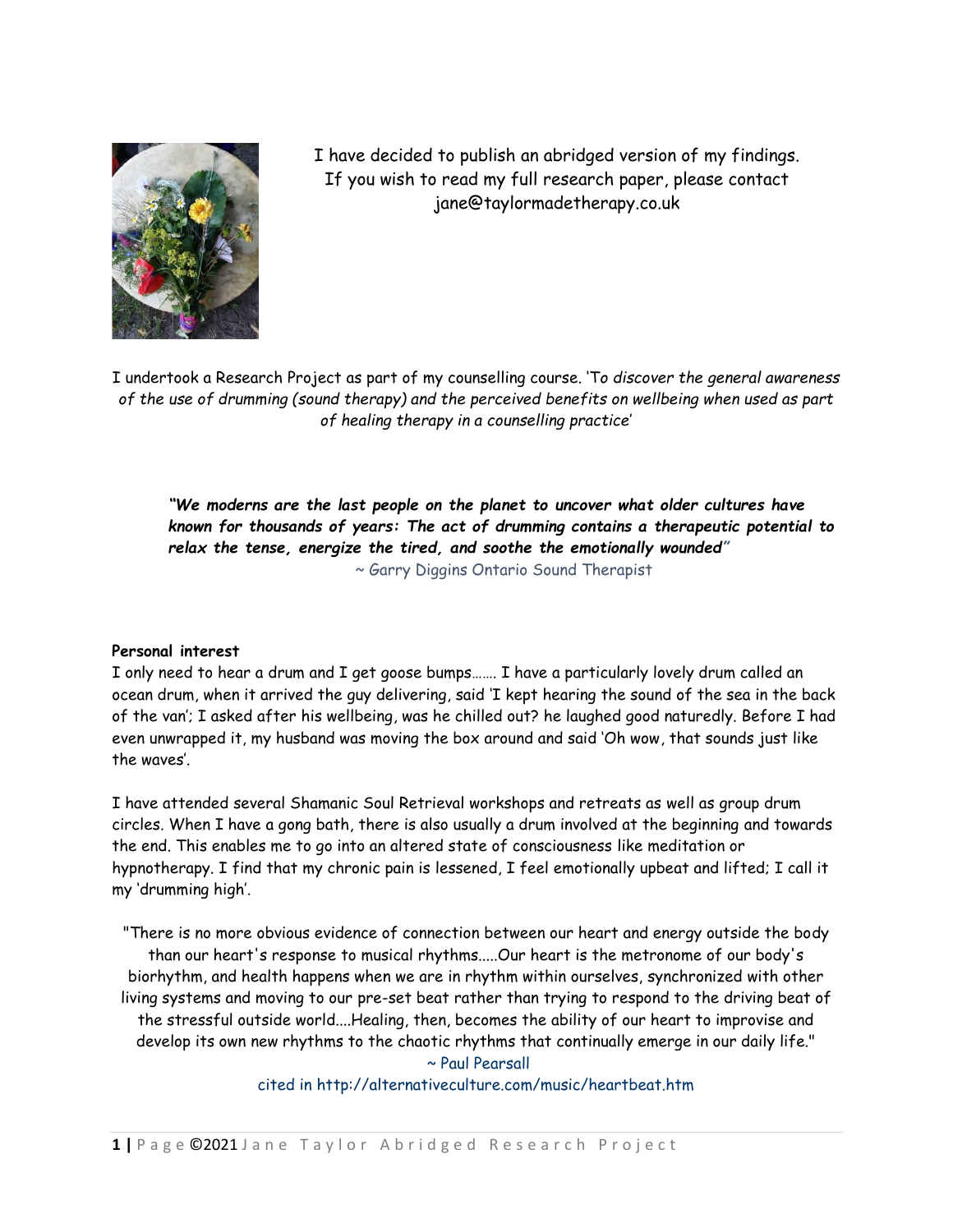To use the analysis of reports on the effects of group drumming interventions on anxiety, depression, social resilience and inflammatory immune response amongst mental health service users. Researched in 2015 and published in 2016, as the basis to start my research and as secondary background knowledge on which I based my project. This enable me to word my questions to be able to collate the information I needed.

Having read the main research article and others relating to drum therapy, I decided to produce my own survey using Survey monkey to discover how many people may or may not be aware of drum therapy and its benefits. My survey was sent out to my peer group, other groups in training, supervisors, qualified counsellors, sound practitioners and other therapists. I decided to share it with followers of my blog, friends and family. This would give me a good cross section of responses.

## **Secondary Research Findings**

Our earliest experiences of rhythm go back to the womb and the dominant presence of our mother's heartbeat. 60-100 beats per minute, relaxed body state.

Patterned, repetitive rhythmic activities can be found in the healing and mourning rituals, dancing, drumming, swaying and chanting of all cultures around the world.

Brainstem neurons are shown to fire synchrony with tempo; Trauma authorities incorporate rhythmic exercises including music and movement.

Repetitive stimuli of drumming increases levels of focus and attention and when used with a learning objective can improve a level of response. Vocal affirmations of self-worth or behavioural changes. Rhythm permeates every aspect of life. 'We are rhythmic beings living in a rhythmic universe'. The word Rhythm comes from the Greek word 'To flow'. As patterns, habits and routines dominate human behaviour, drumming can be an effective form of therapy.

Basic altered states of perception can be measured with electroencephalography (EEG) which gives us information about the number of brainwave cycles/rhythmic pulses we produce per second (on the Hertz) scale

Beta 13 and 38 cycles per second. (normal outwardly focused)

Alpha 8-12 cycles per second. (relaxation, meditation and daydreaming, here and now) Theta 4-7 cycles per second (twilight – just before sleep, deep meditation, or lucid dreaming)

Delta fewer than 4 cycles per second (sleep)

### cited in Mackinnon (2016)

Barry Quinn Ph.D demonstrates that even a brief drumming session can double alpha brain wave activity, which can dramatically reduce stress. The physiological changes associated with Altered States of Consciousness facilitate healing and physiological process reduce anxiety, manipulation and psychosomatic effects.

The Beta state is the normal outwardly focused state. Alpha is associated with meditation, shamanic trance and integrative modes of consciousness.

A drumbeat frequency of around 180 beats per minute is sustained for at least 15 mins, it will induce significant states in most people, even on their first attempt.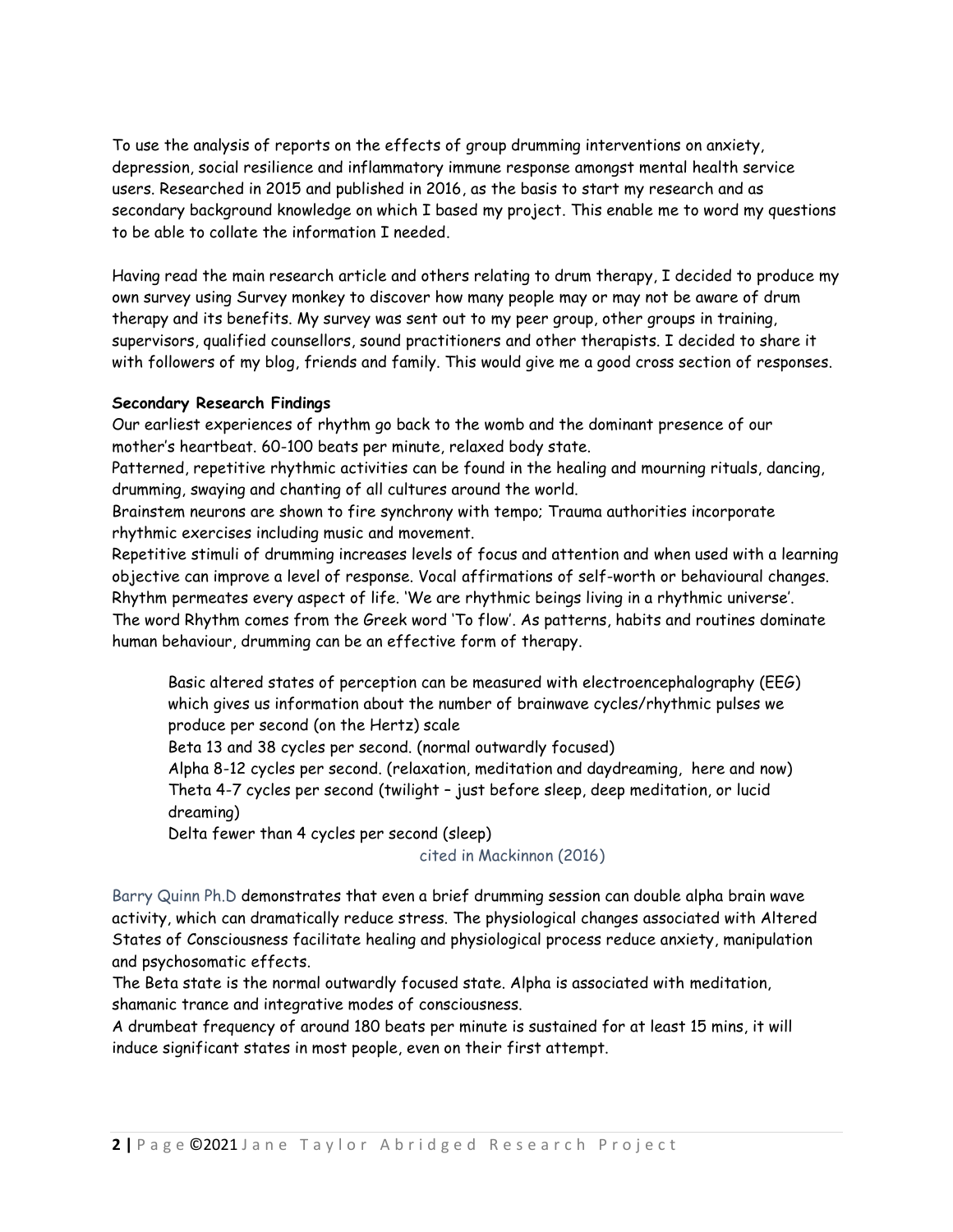The Royal College of Music found that the 10-week group drumming programme reduced depression by as much as 38% and anxiety by 20%. A preliminary study published in Psychotherapy and Psychosomatics and a controlled study revealed that a 10 week of group drumming can improve social resilience by 23% and mental wellbeing by 16%. It was the first research of its kind to bring together psychological and biological results to gain a more complete picture of how music benefits mental health services users. The research looked at 76 mental health service users in London involving a 6- and 10-week programme of group drumming. The participants completed questionnaires measuring depression, anxiety, stress and mental wellbeing and saliva samples taken for biological responses.

Diggins particular practice of sound therapy has been shaped by his studies with a Columbian Shaman, a Jungian therapist, and African Griot, and Australian Aborigine and a few professors from the University of Toronto, the challenge Diggins says 'is to frame this ancient practice in a way that makes it accessible to wider cultural circles'.

In his group settings, clients connect with other drummers and create a supportive community and that supports the positive impact for them, and others; the actual drumming and connecting with their own emotional experience.

Barry Bittman a Neurologist co developed a programme for REMO called Health rhythms and found group drumming and music played recreationally increased the body's production of cancer killing tcells, decreases stress and can change the genomic stress marker.

This links in with Michael Drakes exploration, that researchers suggest that drumming serves as a distraction from pain and grief, it promotes the production of endorphins and endogenous opiates, the body's own morphine like pain killers and there can thereby help to control pain. These work with the neurotransmitters in the brain and reduce our perception of pain and act in a similar way to the drugs such as morphine and codeine, which do not, when naturally produced by the body, result in addiction or dependency.

Drake also suggests that drumming synchronizes the frontal and lower areas of the brain, integrating nonverbal information from lower brain structures into the frontal cortex thus producing feeling of insight, understanding, integration, certainty, conviction and truth which surpass ordinary understandings and persist long after the experience. Often providing foundational insights for religious and cultural traditions.

It is shown that drumming may be a powerful tool in helping the brains of people who have some level of damage or impairment such as ADHD, Parkinson's or after suffering a stroke.

Mark Seaman carried out a research programme in 2001, he himself was recovering from addition and was searching for a natural altered sate of consciousness, he encouraged participants to pick up and play a drum on entering the room and are free to play as they choose, and then warm up excersies without emphasising anything technical, also including a vocal chanting/singing activity to increase the energy of the group, using nonverbal communication allowing how they feel to be played through the drums, call and response is also used to allow the participants to use the drum to connect to their feelings. This engages in the creation of improvisational music that produces feelings of accomplishment and engages a "Letting Go" process through visualisation.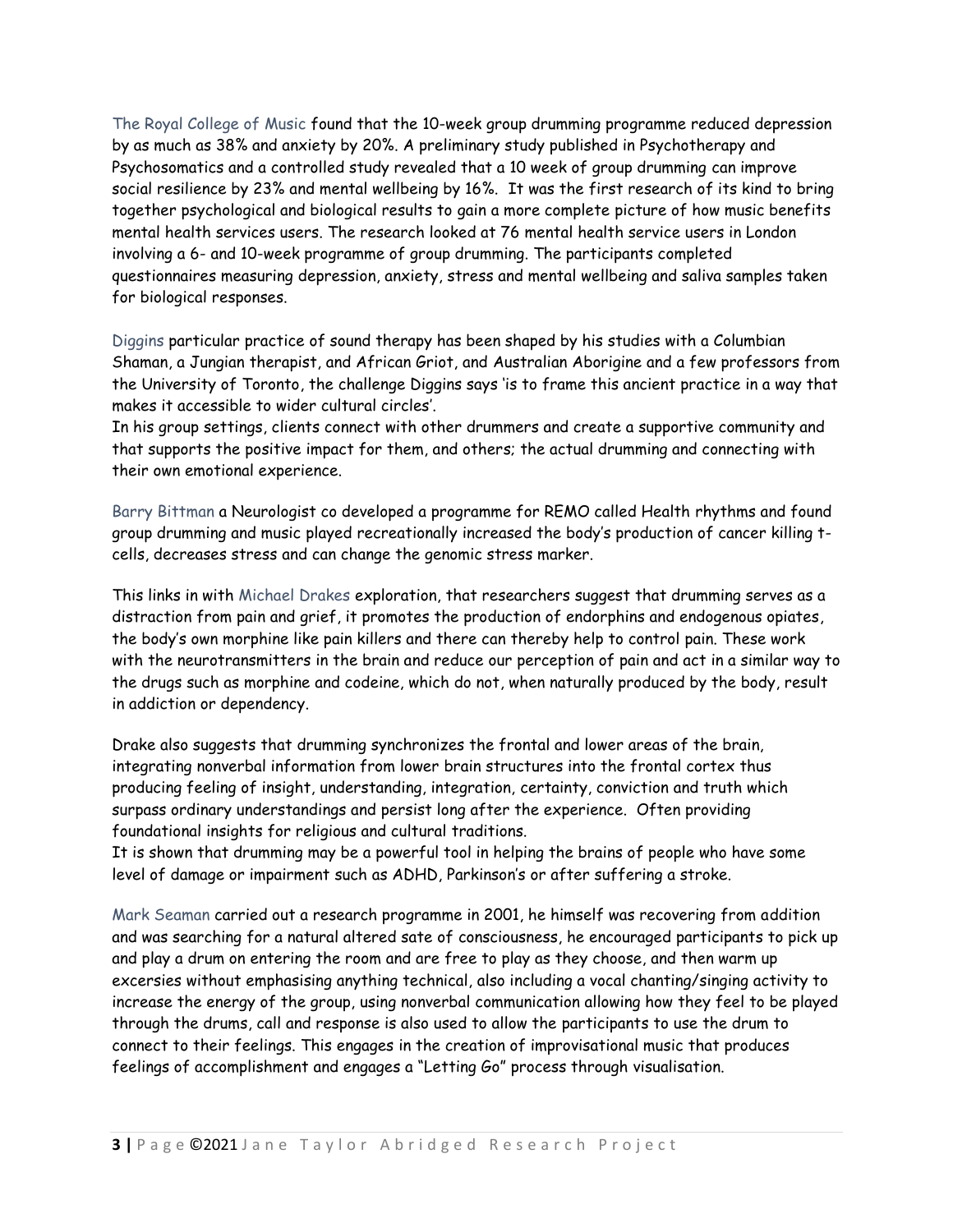Seaman ends his programme with an application of Alcoholics Anonymous  $11^{th}$  step (meditation) using meditation music and a variety of percussion instruments to reinforce a visualisation process to connect with a higher power.

He states that " I get people relaxed, give them permission to leave their body and go on a journey. I talk about forgiveness, acceptance and surrender. I work (on) releases of guilt from the wreckage that they have produced through their addictions. The visual imagery connects with the inner child, to release baggage, to awaken true protentional, to imagine contact with higher power that covers and embraces them in a space of joy and healing".

The effects on the participants suggests drumming produces an altered state of consciousness and an experience of a rush of energy from the vibrations, with physical stimulation producing emotional release, he says "all of us need to connect to ourselves, to our soul, to a higher power. Drum brings this out. Drum penetrate people at a deeper level. Drumming produces a sense of connectedness and community, integrating body, mind and spirit"

Myron Eshowsky's Shamanic Counselling approach has been used since the mid-1980s working with a wide range of clients from inpatient psychiatric care settings, prisons to private practice. His success led the drug and alcohol unit of his agency to refer clients with a history of severe addition and significant health issues. The programs involve a mix of activities storytelling, journaling, healing work, dance, spiritual divination, group ceremonies and he engages adolescents in drumming activities and teaches them to journey on their own. Participants report that the drumming and shamanic journeying calm them down and help them deal with their high-level stress. Eshowsky's work with Shamanic healing is often effective for people in desperate situations, when other counselling modalities have failed.

Daniel Smith's Shamanic Approach has been used when he introduced drumming into his work as a licensed clinical social worker in a substance rehabilitation programme in St. Louis Mo. Smith says that drumming and Shamanic activities address addiction through reintegrating aspects of the self in rituals for soul retrieval and power animal retrieval. Through these activities, people gain access to traumatic assault that have driven their abusive relations with drugs.

The Rythem2recovery integrative model of practice combing experiential therapy techniques with CBT (ACT =acceptance and commitment therapy and positive psychology (PP). Mindfulness with a drumming pulse. Working with acceptance and detaching from some more challenging parts of ourselves rather than trying to banish them all together.

Value is important and meaningful to individuals, PP focuses on wellbeing and life satisfaction avoids negative emotions and symptom relief therefore building self-esteem, optimism, resilience, vitality and positive relationships.

Developing a trusting relationship through drumming, in that not setting the expectations too high, too soon, build on the therapeutic relationship, connecting to the rhythm. Faulkner goes on to inform;

The drum can be a vehicle for building safety, trust and connection. The counsellor should be side on to the client and invite them to play the drum for fun opening the work together. "I'll play something and you join in by either copying me or finding your own rhythm- something that connects to mine".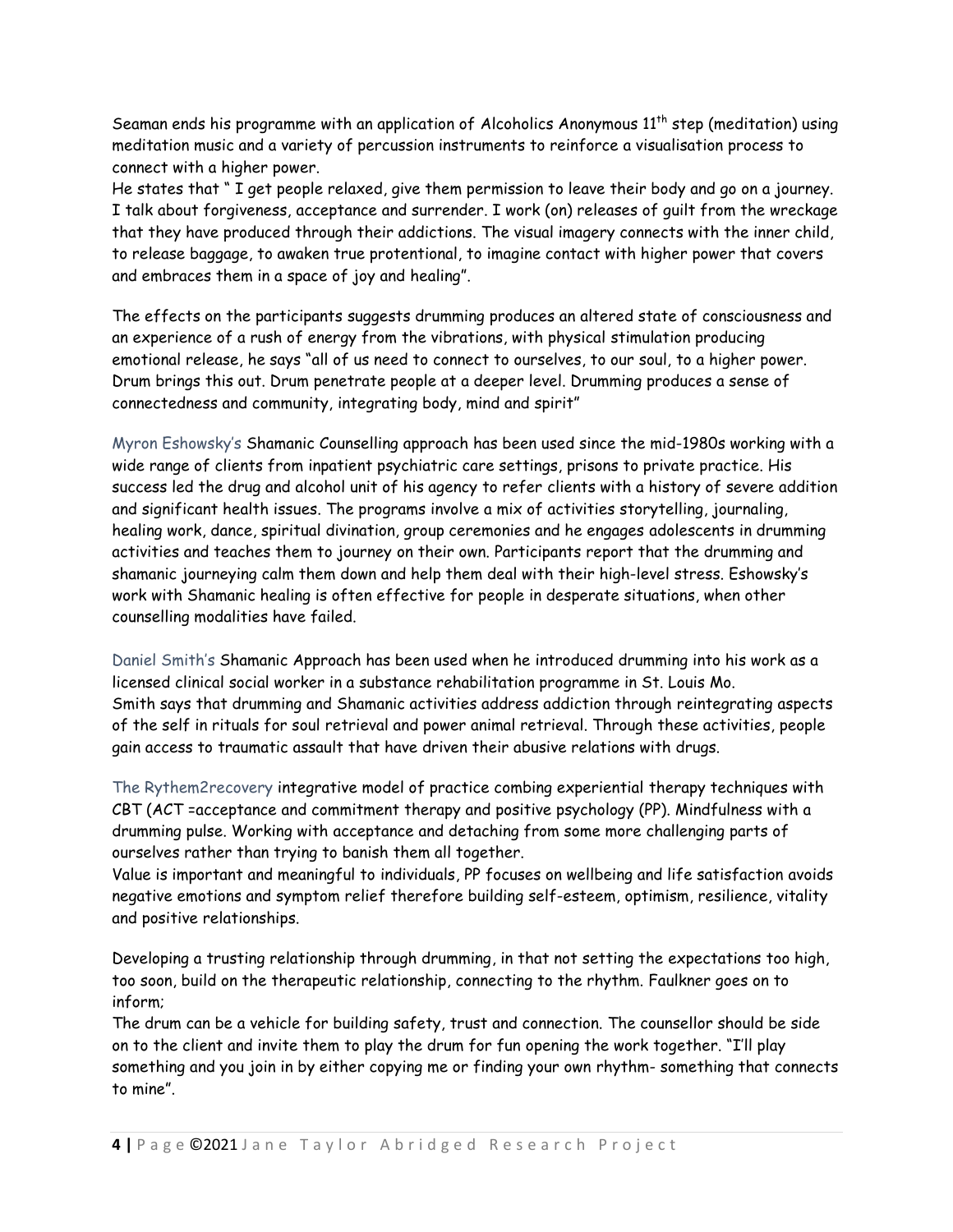Use a simple pattern to avoid too much eye contact at this point – focus on the drum. Play how that felt on your drum, can you put a name or names to that feeling. The use of the drum raises energy levels and avoids the gaping silence that often accompanies a question that focus attention on the individual and may cause shame or embarrassment. Resulting in cultural awareness, holding the space in closed group trust and dealing with behavioural issues. The drum as your voice, the drum as your heart- relaying messages, communicate orders or announcements. Safe vessel to pour your emotions into. Creating team harmony.

'The healing that occurs at the heart of effective therapy remain something of a mystery!' ~ William West.

Drum therapy is an ancient approach that uses rhythm to promote healing and self-expression. The presence of the drum to find a fast, nonverbal connection to each other. In a group drumming circle, it gives a sense of belonging and place.

Rhythm is an element of music associated with timing and repetition it binds people, synchronising elements of the brain and our emotions 'being in one with each other' denotes any predictable pattern over the course of time.

It is concluded that drumming circles, together with altered states of consciousness activities can and may address multiple needs of addicted populations, producing a relaxion response, restoring balance in the opioid and serotonergic neurotransmitter systems, self-awareness and insight, emotional healing and psychological integration, contact with a higher power and spiritual experience and a social need to connect with others and interpersonal support. Winkelman (2003)

# **My Survey conducted in 2019**

I completed my own drum awareness survey using social media, paper questionnaire and emailed participants.

I received an amazing response of 70 of which 57 were female, 11 male and 1 person preferred not to answer, one respondent skipped this question.

The age range was from 25 – 65+ with the greatest percentage aged between 45-54 totally 42.86% (30).

60.87% (42) were in the counselling profession with 34 of those being a student.

The first question I asked have you ever heard of Drum Therapy? 47.14% (33) responded with a Yes and 35%(50) responded with a No the two-remaining responded with other and left the following comments *"not as such but familiar with drum use in shamanic therapeutic forms" and "Have heard of sound therapy" .* Of the 42 in the counselling profession 14 had heard of drum therapy.

I then asked what you think is meant by Sound Therapy, as drum could be considered part of sound therapy along with singing bowls, gongs and other musical and vocal mediums.

58.57% thought listening to music, 18.57% being part of a choir, 28.57% playing and instrument and 45.71% specified as other.

The response of participants considering attending a drum therapy workshop, there was an almost equal split of those who would consider as likely, highly likely and consider attending a drum therapy workshop. I found this to be very encouraging. 75% (51) indicated that they would prefer to experience a drum therapy session in a small group, with 14.7% (10) preferring a 1:1. 10.29%(7)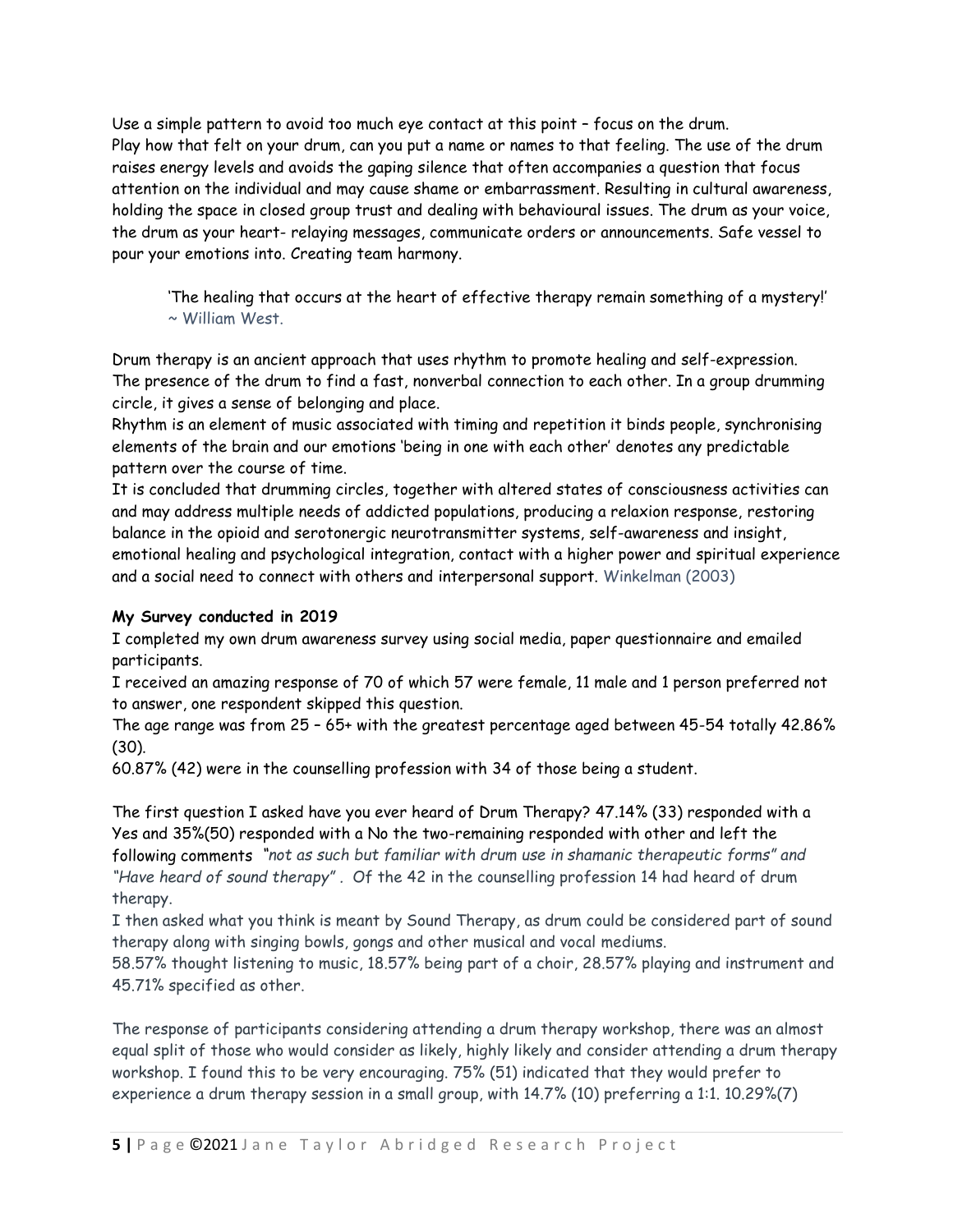indicated that they would prefer a larger group of 11+. 2 people skipped this question and the remaining 8.82% (6) responded as other.







### **My Findings**

I found the research to be extremely rewarding, the secondary research assisted in me putting into context my understanding of drum therapy and healing and the different modalities that could be explored with this type of therapy with a range of clients. It appears that it is most effective when working with addiction, young people and perhaps beneficial to those people with health conditions, there is a lot of evidence to suggest that it increases the wellbeing of participates that took part in studies.

My research was more subjective by finding out the awareness of drumming as a therapy. I was incredibly surprised by the amount of positive response to the benefits and wellbeing perceived by the respondents who took part in the survey.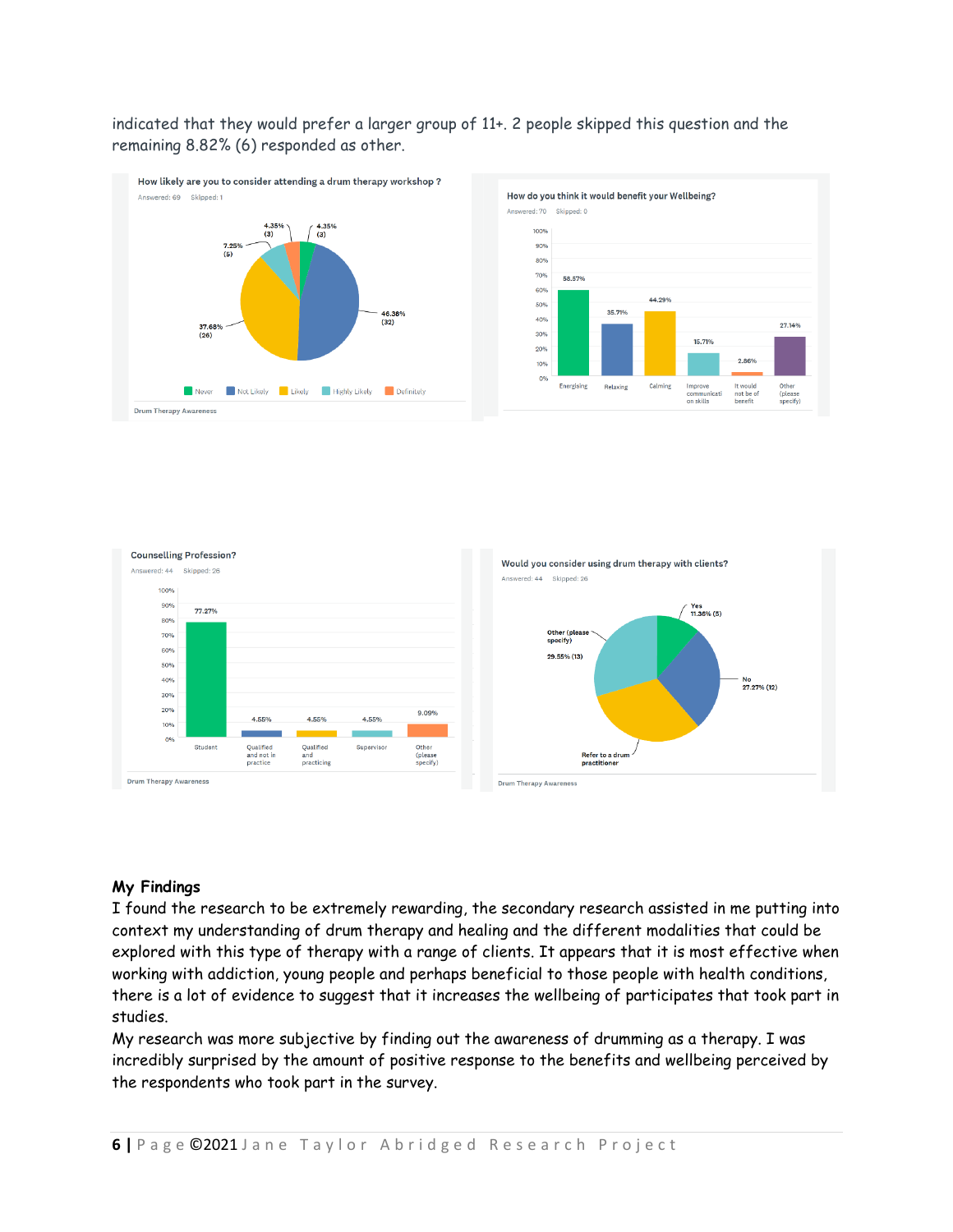I feel that the statistics show there is almost an equal split between the awareness of drum therapy and having never heard of it across all 70 participants. The response of participants considering attending a drum therapy workshop, there was an almost equal split of those who would consider as likely, highly likely and consider attending a drum therapy workshop. I found this to be very encouraging. 75% (51) indicated that they would prefer to experience a drum therapy session in a small group, with 14.7 (10) preferring a 1:1. 10.29%(7) indicated that they would prefer a larger group of 11+.

I found the results of the effect on wellbeing with 57% stating it would be energizing 35% relaxing 44% calming 15% improve communication skills 2% not of benefit and 27% other that included altered states of consciousness and altering brain patterns. A few comments about it being noisy/intrusive or of not benefit were a very small percentage and based perhaps on the participants own perception, having neither received nor participated in a drum circle.

There are some people that "this is not for me", that is fine, not all therapy works for all people and sometimes it may stop working altogether as the body adjusts and resets. It is an invitation, to participate that can be declined by both the client and the counsellor.

I was able to establish that drum therapy fits into the Gestalt/Transpersonal style of therapy and can be very experiential when used during a journey or mediation with a gentle heartbeat rhythm. This could assist the client into an altered sate of consciousness more quickly than with visualisation alone. Drumming could be used when connecting to inner child, connecting to self, animal, person to receive a gift and any other way to support the client.

I am aware that this type of therapy may not be suitable for all clients, however using an integrative approach it could be invited by the counsellor for the client to participate depending on the work being undertaken at the time. It may be useful with a client that is finding it difficult to communicate how they are feeling verbally, and it could be invited, that they drum out their feeling in a session.

There is perhaps a stigma attached to this type of therapy of being a bit hippy, way out or even scary due to the use in Shamanic cultures. However, there is a new type of label that is Neoshamanic.

Neoshamanism refers to "new"' forms of **shamanism**, or methods of seeking visions or healing. ... Neoshamanic systems may not resemble traditional forms of **shamanism**. Some have been invented by individual practitioners, though many borrow or gain inspiration from a variety of different indigenous cultures. [https://en.m.wikipedia.org/wiki/Neoshamanism.](https://en.m.wikipedia.org/wiki/Neoshamanism)

I believe that the West has started to incorporate the work of the indigenous tribes and the use of the drum as a healing tool and it is being adapted for the modern way of the world. As has been identified by the research carried out on the benefits of drumming and sound healing on health and mental wellbeing, having the opportunity to raise awareness can only be a good thing, if I am able to support clients on their journey of self-healing.